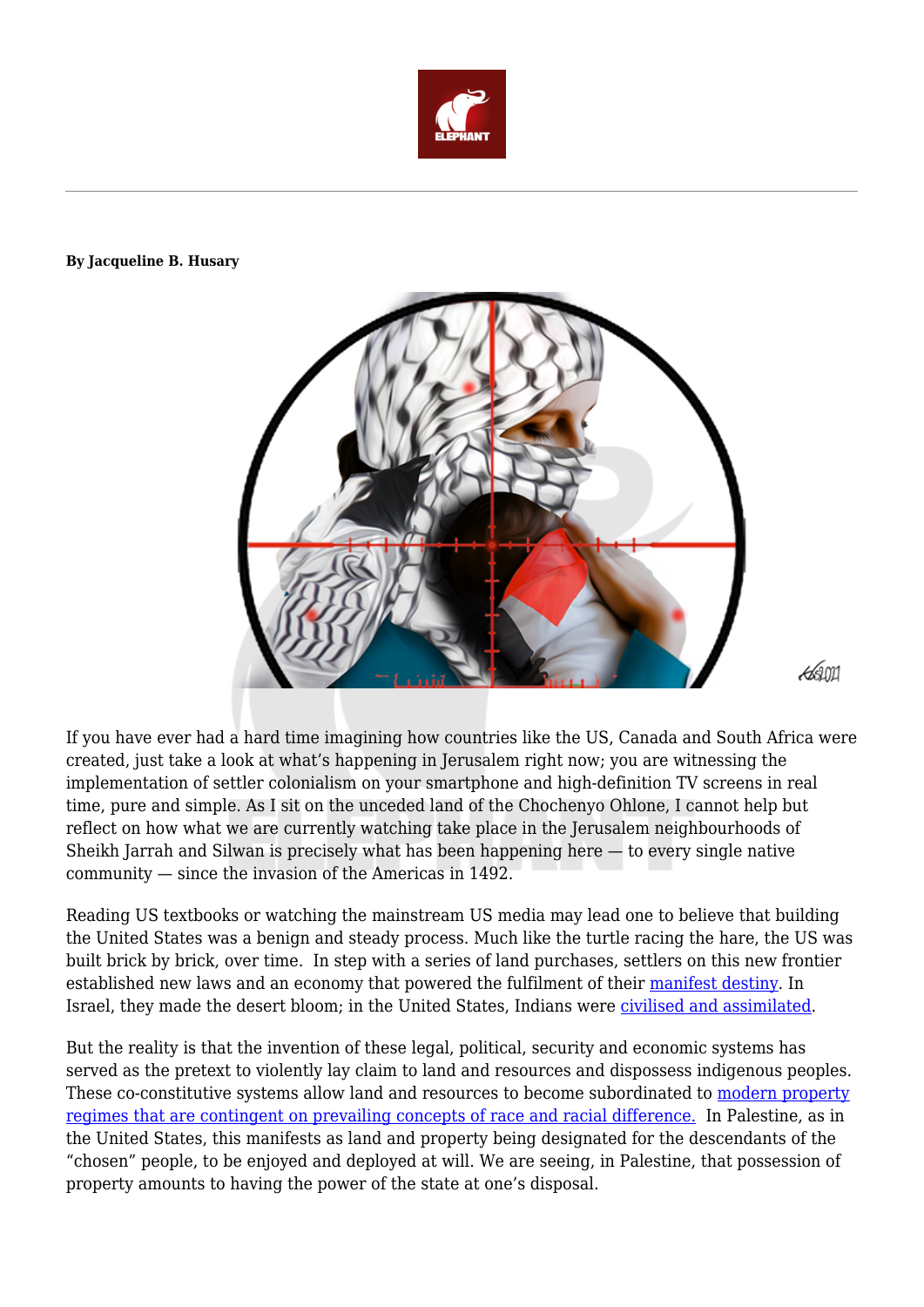This is precisely because the state's legitimacy relies on us buying into the necessity of these systems for our own survival. This buy-in is the very mechanism by which settler colonialism endures. Settler colonialism is deemed successful when these systems become a *fait accompli* even among the most critical. For example, despite the concept of property having these nefarious origins, many of us aspire to "own a little piece of land". What we are seeing in the Sheikh Jarrah and Silwan neighbourhoods is the legitimisation of these systems, created by the colonial powers with the explicit intent to dispossess the indigenous people. Thus while the planned eviction of the Palestinian families is described as a "real estate dispute", it is, in essence, the state of Israel legislating the dispossession of the Palestinian people.

For the Iskafi, Kurd, Jaanoi and Qassem families who were ordered by [Israeli courts to evacuate](https://www.middleeasteye.net/news/israel-palestine-sheikh-jarrah-jerusalem-neighbourhood-eviction-explained) [their homes](https://www.middleeasteye.net/news/israel-palestine-sheikh-jarrah-jerusalem-neighbourhood-eviction-explained) in Sheikh Jarrah, the implementation of settler colonialism is brutal and unsettling. In the 73 years since its founding, the State of Israel's appropriation of Palestinian land has gone unabated, and almost always under the pretext of security, or "natural growth", that it grants only to its settler population. For years, Adalah, the Legal Centre for Arab Minority Rights in Israel, has been [documenting](https://www.adalah.org/en/content/view/7771) how Israel's legal system serves as a facade to support claims to appropriate maximum land for exclusively Jewish settlement, primarily through the non-governmental front, the [Jewish National Fund.](http://www.ijan.org/projects-campaigns/stopthejnf/enduringroots/)

## **State-sanctioned vs. fringe violence in the colonial world**

As Martinican psychoanalyst and political theorist Frantz Fanon noted, the ordering of these regimes is [ruled by violence.](http://www.openanthropology.org/fanonviolence.htm) Whether in the United States, Palestine, or elsewhere, occupation, land dispossession, and home evictions are always violent acts. The violence takes on two forms: statesanctioned and fringe. The militarised policing of Palestinians, their land, and their homes, is statesanctioned and thus deemed legitimate to preserve law and order among a population deemed hostile. [The deadly closure](https://www.aljazeera.com/news/2021/3/14/a-guide-to-the-gaza-strip) of the Gaza Strip and the indiscriminate killing of Palestinians in Gaza by air, land and sea are justified as ["Israel having a right to defend itself".](https://www.aljazeera.com/news/2021/5/12/us-again-urges-de-escalation-israel-strikes-gaza-continue) It is even in the name, [Operation Law and Order,](https://www.aljazeera.com/news/2021/5/24/a-war-declaration-palestinians-in-israel-decry-mass-arrests) which Israel deployed to arrest more than 1500 Palestinians who protested across historic Palestine against the assaults on their people in Gaza and Jerusalem.

Whether in the United States, Palestine, or elsewhere, occupation, land dispossession, and home evictions are always violent acts.

On the other hand, the angry mobs of far-right Israeli settlers chanting "Death to Arabs" and [organising over chat apps](https://www.engadget.com/israel-whatsapp-telegram-174456024.html) to carry out attacks against Palestinians, are considered to be "fringe". Officially, the state must distance itself from, and denounce these displays of settler violence, in order to maintain its international standing as the "only democracy in the Middle East". In practice, however, the state actually benefits from this violence and needs to stay tethered to this extremist version of Zionism, to achieve the vision of Eretz Israel.

Furthermore, this violence is not new, nor is it an anomaly. This was evident in the lynchings perpetrated in the so-called "mixed cities" by secular and liberal Israelis considered to constitute the mainstream of Israeli society. And let's not forget that violence was foundational to establishing the state; many of Israel's founding fathers were members, and often leaders, of the [militias](https://www.haaretz.com/israel-news/MAGAZINE-testimonies-from-the-censored-massacre-at-deir-yassin-1.5494094) that carried out terrorist attacks to force Palestinians to flee their homes.

## **The necessary evils of settler colonialism**

Don't be mistaken, what's happening in Sheikh Jarrah is not merely a legal dispute between property owner and tenant coming to a head. Nor is this the first time that these families have had to endure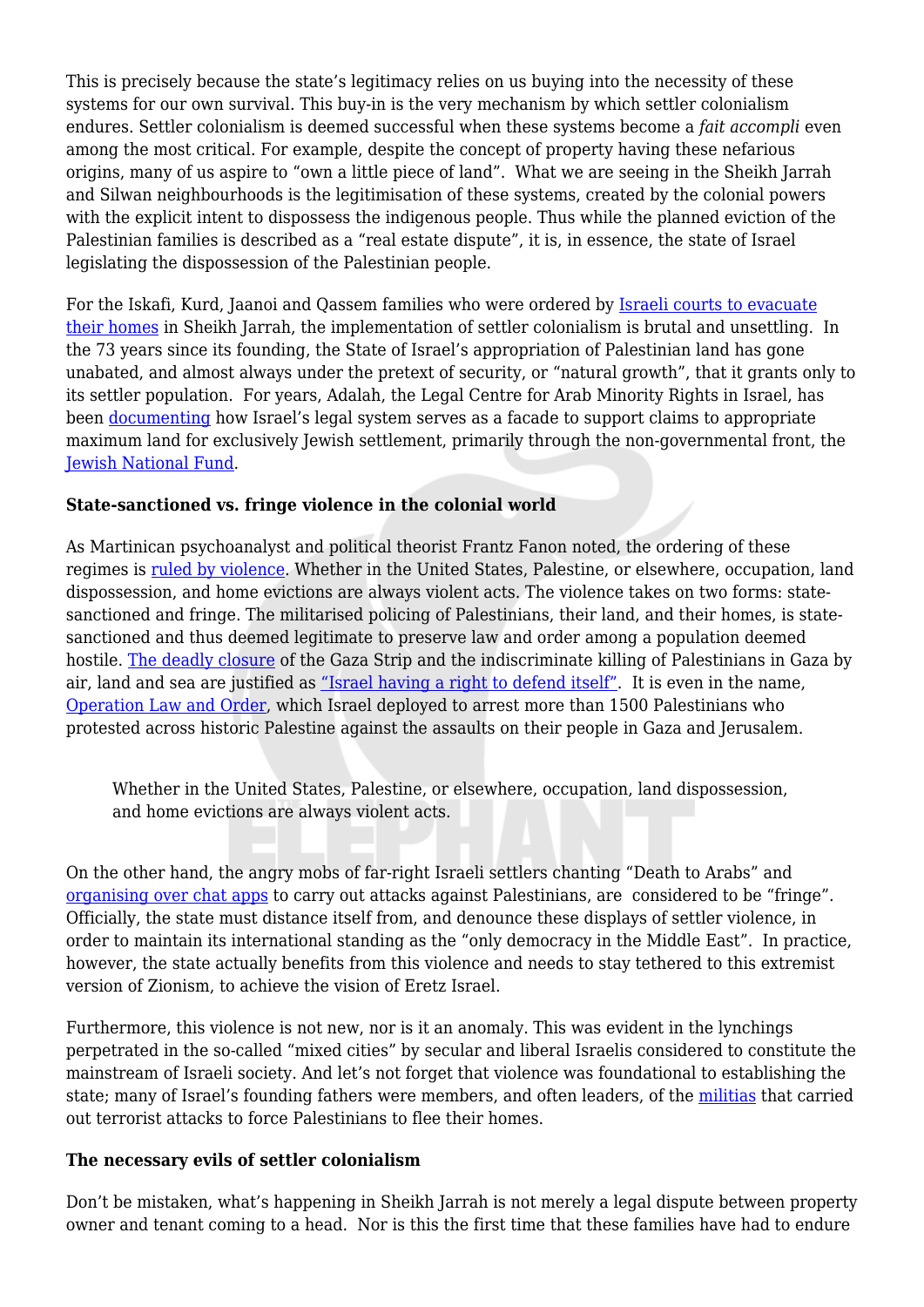Zionist colonial violence. Let us recall that the families now fighting their expulsion from their Sheikh Jarrah homes are originally from Haifa, and were among the 750,000 displaced Palestinians whom Israel denies the right to return to the homes they fled for their lives in 1948. That these families are at risk of being displaced for a *second* time, under the auspices of laws written to protect the Jewish character of Israel, is evidence of how hard Israel makes it for Palestinians to survive in their homeland.

This could not have been made more obvious than by the New York-born settler occupying a part of the El Kurd home in Sheikh Jarrah. [In an interview,](https://www.instagram.com/p/CPO0g4igijB/) and in his own less than eloquent way, he suggests that the dispossession of Palestinians is "a necessary evil". His attitude is not new, but rather it is emblematic of the "necessary evil" that culminated in the dispossession of <u>[over 80 per](https://interactive.aljazeera.com/aje/palestineremix/maps_main.html#:~:text=VANISHING%20PALESTINE&text=Over%2080%20percent%20of%20Palestinians,and%20it%20still%20continues%20today.)</u> [cent of the Palestinian population in 1948.](https://interactive.aljazeera.com/aje/palestineremix/maps_main.html#:~:text=VANISHING%20PALESTINE&text=Over%2080%20percent%20of%20Palestinians,and%20it%20still%20continues%20today.)

This necessary evil also has a name: settler colonialism. By naming it, it can be properly situated in the historical, political, economic and legal matrices the new state has invented to obfuscate the fact that Palestinian belong in their land, which have led to a process of protracted dispossession for nearly a century. Thus the protests we are seeing throughout historic Palestine, and in the global Palestinian Diaspora, is a people resisting their erasure by a system that is designed to make their existence as non-Jews in their homeland unbearable.

## **Displacement as an enduring insecurity**

The resistance being exhibited by Palestinians across all of historic Palestine should not be understood in the terms set forth by international media and the Israeli and US governments. Words matter, and phrases such as "[flare up"](https://www.nytimes.com/2021/05/11/us/politics/biden-israel-palestinians.html) and words like "clashes" do not only ahistoricise and decontextualize what has materially been at stake for Palestinians for more than seven decades. These terms also diminish the strength of the human impulse to resist erasure. Like the majority of the world whose lands have been colonised, Palestinians know all too well the sense of enduring insecurity that losing one's home and homeland engenders in a people and in subsequent generations.

Sheikh Jarrah is also the site where a foreign settler population is unabashedly invading and occupying Palestinians' most intimate spaces: our homes. Losing one's home, whether by bank seizure, as we saw after the 2008 economic crash, or by colonial design, as we see in Palestine, leaves a feeling so visceral, and a trauma so deep, that it casts a shadow of dread and affects nearly every decision in one's life. I know this feeling all too well. I am the granddaughter of Palestinians who fled their homes in al-Lydd (Lod) and Yaffa in 1948 and were not allowed to return. Then at thirteen, I too experienced displacement when my family surrendered our home to the bank in the midst of an economic recession. Before having the vocabulary to name it, my family's experiences made clear that the system is to blame. After all, a system that is indifferent to, and/or facilitates losing what should be most secure, is a failed system.

Palestinians know all too well the sense of enduring insecurity that losing one's home and homeland engenders in a people and in subsequent generations.

As I watch what my people continue to endure, nothing will ever convince me that what we are seeing unfold in Jerusalem today, or that what has unfolded over and over again in Palestine for nearly a century, is justified. And yet this "necessary evil" is relentless, despite the trauma, despite the condemnations, and despite its immorality.

Just as enduring as these systems, is the resistance that colonised peoples put up against their